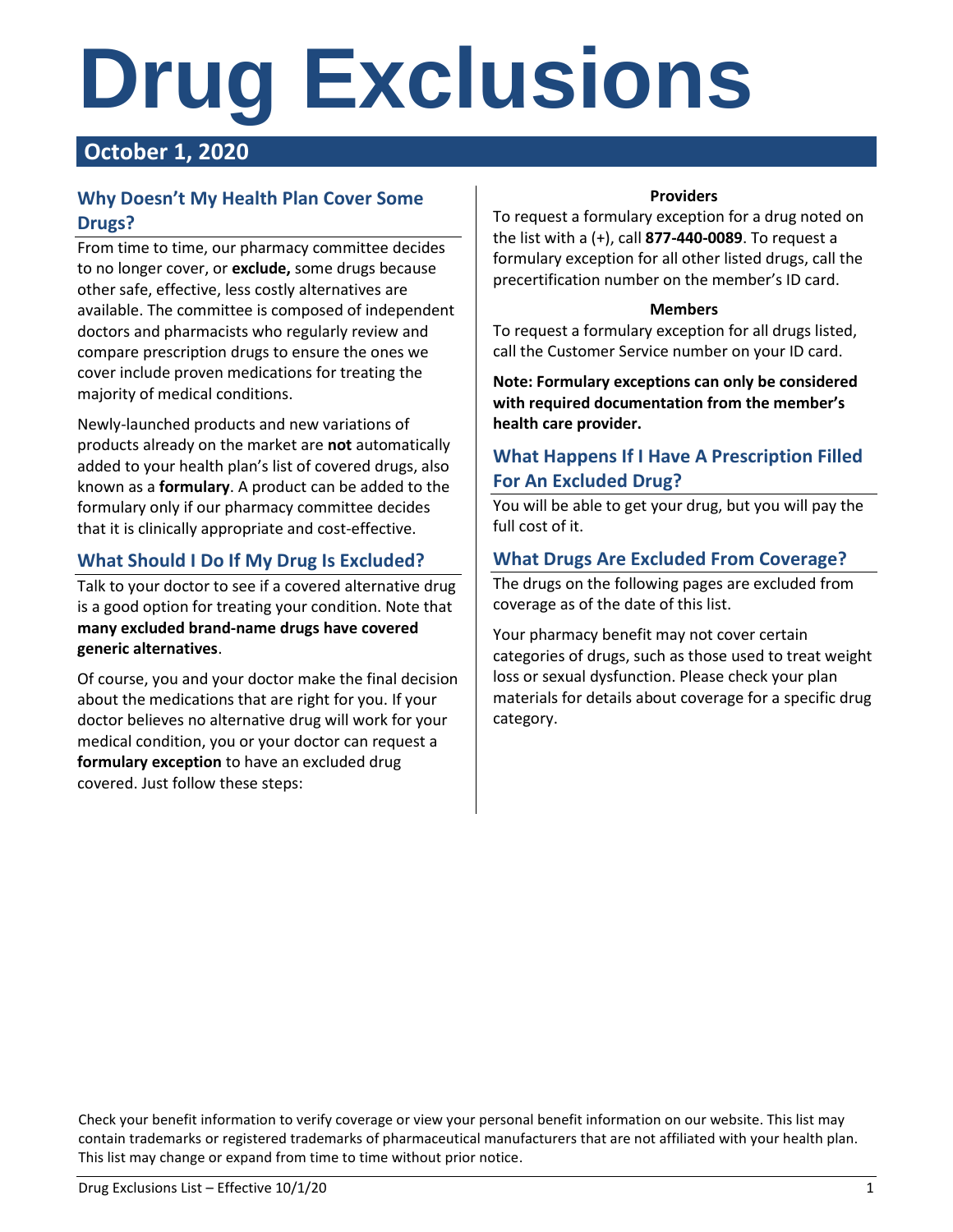Specialty drugs are noted with a (#).

#### A

Abilify (brand) Abilify Mycite Absorica/LD Acanya Aciphex Acnefree Acticlate (brand & gen.) Acuicyn Aczone 5% (brand) Adagen (#) Adakveo (#) Adapalene-Benzoyl Peroxide-Clindamycin Gel Adapalene-Benzoyl Peroxide-Niacinamide Gel Adderall (brand) Adhansia XR Adlyxin Admelog **Adzenys XR** Aemcolo Aerospan Afstyla (#) Airduo Aiovv Aklief Alavert Alcortin A Aldara (brand) Alevicyn Antipruritic/ Plus Allegra/Allegra-D Allzital Aloguin Alora (brand) Altoprev (brand) Altreno Alvesco Alzair Ameluz Amphetamine ER Susp Amrix (brand) Amzeea Andexxa Androgel 1.62% (brand) Android-10 (brand) Annovera Antara (brand) Apadaz Aplenzin Apligraf (#) Aptensio XR (brand) Arakoda (#) Arazlo Arestin Arikayce (#) Armonair Digihaler **Armonair Respiclick** Arymo ER Asacol HD (brand) Asceniv (#) Asparlas (#)

Aspergillus Fumigatus Aspirin/Omeprazole Atacand/HCT (brand) Ativan (brand) Atopiclair **Atralin** Atrapro spray/gel/kit Aurstat Austedo (#) Auvi-Q Avar (brand) Aveed (brand) Avenova Avsola (#) Azelex (brand) Azesco Azor (brand) Azelaic Acid-Niacinamide Cream Azeschew

#### B

Baclofen 5 mg **Balcoltra** Baxdela **Beau Rx Belbuca** Benicar/HCT (brand) **Bensal HP** Benz Per-Clindamycin-Niacinamide-**Tretinoin Gel** Benzaclin (brand) Benzamycin (brand) Benzepro (brand) Benzocaine-Lidocaine-**Tetracaine Oint** Benzhydrocodone/ Acetaminophen Benzonatate 150 mg Beovu (#) Betamethasone Dipropionate-Minoxidil Betapace/AF tablet Bevacizumab prefilled syr.  $(#)$ Bevyxxa **Biafine** Bijuva Binosto (brand) **Bionect Bocasal oral rinse** Bonjesta Bortezemib (#) Bravelle (#) Breztri Aerosphere Brineura (#) **Briviact Bromsite** Brukinsa (#) **Bryhali** Budesonide/Formoterol Bunavail (brand) Bupap (brand)

**Bupivacaine HCL** Butalbital/APAP 50/300 Bynfezia Pen Bvvalson

#### C

Cafergot tablet Calcipotriene-Betamethasone Calcipotriene-Clobetasol Propionate Caldolor Cambia Candida Albicans Extract Caplyta Carac (brand & generic) Carbinoxamine 6 mg Cardizem CD/LA (brand) Carnitor/SF Carospir Carteolol Ophthalmic Celacyn Cequa Ceracade Cerave Cetrotide (#) Cholecal DF Chorionic Gonadotropin (#) Chlorzoxazone 250 mg Cicatrace Pad Ciclopirox-Clobetasol Shampoo Ciclopirox-Clobetasol-Salicylic Acid Shampoo Ciclopirox-Salicylic Acid Shampoo Ciprofloxacin/Fluocinol one Otic Cimetidine-Lidocaine-Salicylic Acid Cream Cingair $(#+)$ Clarinex/Clarinex-D Claritin/Claritin-D Clenpig Clindagel Clindamycin Phos-Niacinamide-**Tretinoin Cream** Clindamycin Phosphate-Niacinamide Lotion  $1 - 4%$ Clindamycin Phosphate-Niacinamide Gel Clindamycin-Benzoyl Peroxide-Niacinamide Gel Clindamycin-Niacinamid-Spironolac-Tretinoin Gel Clobetasol Propionate-Levocetirizine Dihyd Shampoo Clobetasol Propionate-Niacinamide Cream/Oint/Soln

Colcrys (brand) Conjupri Consensi Conzip (brand) Cordran Cortaid max. strength Cotempla Crysvita (#+) Cuprimine Cutaquig (#) Cuvitru (#+) Cyclobenzaprine ext rel Cyfolex Cymbalta (brand) Cytomel (brand)

D.H.E. (brand) Daklinza (#) Dandelion Allergenic Ext. Dapsone-Niacinamide Gel Dapsone-Niacinamide-Spironolactone Gel Daxbia Dayvigo Defitelio (#) Deflux Delstrigo Denavir Dermatop (brand) Desloratadine Desowen Dexchlorpheniramine svrup Dexeryl Dexilant Dexpak Dextenza (#) Dexvcu Diclegis (brand and gen.) Diclofenac caps Diclofenac Sodium-Sodium Hvaluronate-Niacinamide Gel Diclofono Diflorasone cream and oint. Dimercaptopropane-Sulfonate Diuril Divigel (brand) Doptelet (#) Doryx/MPC (brand) Doxepin cream/tabs Doxycycline DR 80mg Drizalma **Duaklir Duexis** Duobrii Dutoprol **Duzallo** Dxevo Dyanavel XR (brand) Dyrenium capsule

#### F

Econazole Nitrate-Niacinamide Cream Edecrin (brand) Edex **EES** granules Effexor XR (brand) Efudex (brand) Elestrin (brand) Eletone Emflaza (#) Endari **Fnstilar Entty Spray Emulsion** Envarsus XR (#) Epaned (brand) Epiceram Epicoccum Nigrum EpiPen/EpiPen Jr. (brand) EryPed susp. 200 & 400 mg Esomeprazole Esperoct (#) esterified estrogen/methyltestosterone Eucrisa **Furax lotion** Evekeo/ODT (brand) Evenity (#) Evivo Evomela (#+) Evrysdi (#) Exondys  $51$  (#) Ezallor

#### F

Fasenra (#+) Fenoglide (brand) fenoprofen (generic) Fenortho (brand) Fetroja Fexofenadine fexofenadinepseudoephedrine Finasteride-Minoxidil Firdapse (#) **First Atenolol** suspension First-Lansoprazole (excluded only for members 17 years and older) First-Omeprazole (excluded only for members 17 years and older) Flolipid Fluconazole-Ibuprofen-Itraconazole-Terbinafine Fluocinolone Acetonide-Niacinamide Cream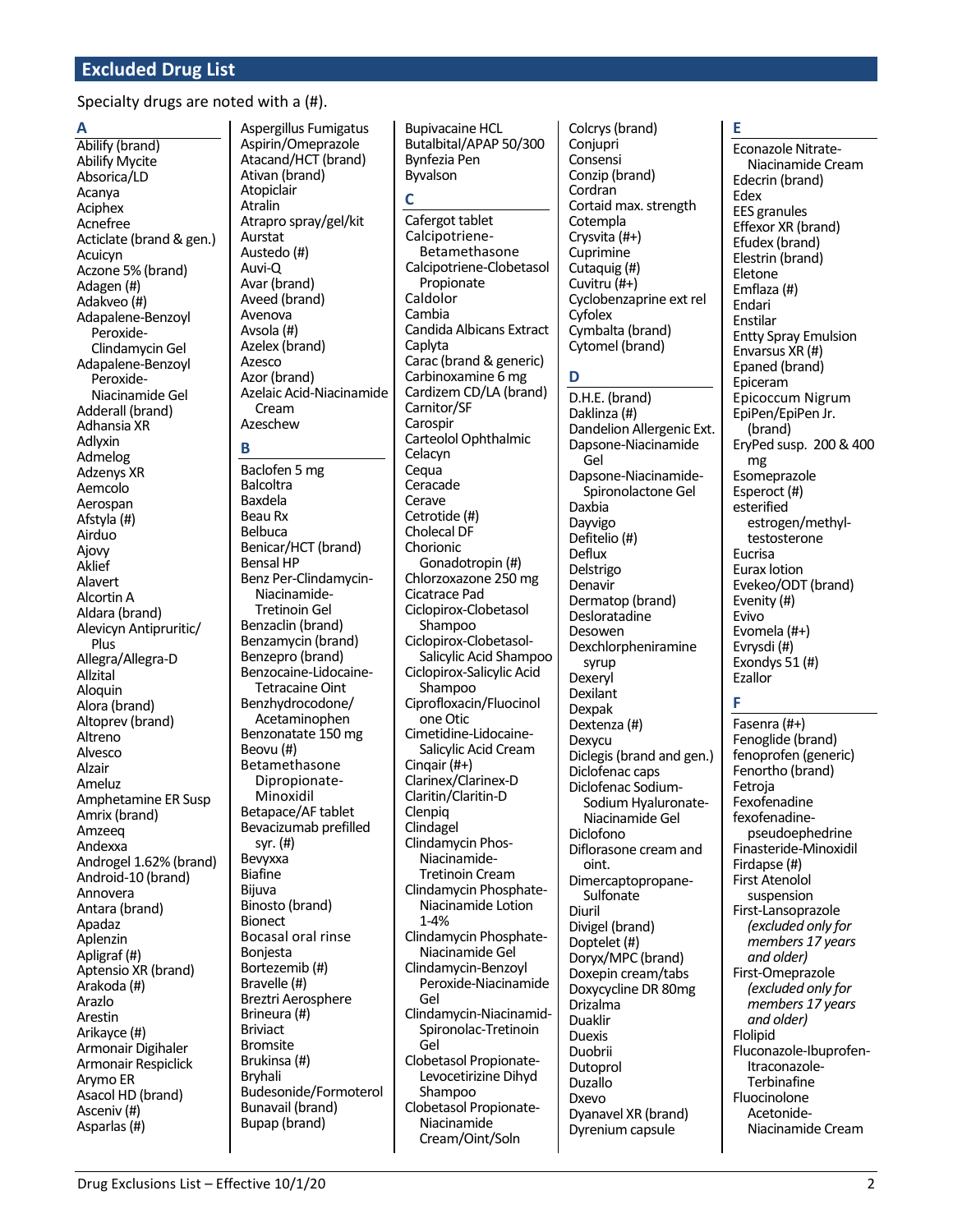Fluocinonide 0.1% cream Fluorouracil cream 0.5% Fluoroplex (brand) Fluticasone/salmeterol inhaler Folene Folika-V Folite Follistim AQ (#) Folvite-FE Forfivo XL (brand) Fortamet (brand & gen.) Fulphila (#+) Fungoid-D

#### G

Gamifant (#) Ganirelix AC (#) Gatifloxacin dexamethasone Gelclair Gel Genadur Genvisc (#+) Giazo (brand) Gimoti Gloperba Glumetza (brand & generic) Glycopyrrolate 1.5mg Gocovri **GPL Pak** Gralise (brand) Grastek **Gvoke PFS** 

#### н

Hemady Hemlibra (#) Herzuma (#) Horizant (brand) **HPR Plus** HPR Plus MB Hydrogel Kit Hyaluronate Sodium-Niacinamide-Tacrolimus Hyaluronate Sodium-Niacinamide-Tretinoin Hycofenix (brand) Hydrisalic Hydrocodone 2.5mg/ guaifenesin 200mg hydrocortisone 1% in asorbase Hydroquinone Emulsion Hydroquinone-Hydrocortisone Emulsion Hydroquinone-Hydrocortisone-**Tretinoin Emulsion Hylatopic Plus** Hymovis  $(\#+)$ Hyperhep B (#) Hyperrab (#) Hyperrab S/D (#)

IBU 600-EZS Idelvion (#) Idhifa $(#+ )$ Ilumya (#) Iluvien (#) Imiquimod-Levocetirizine Dihcl-Niacinamide Gel Imiauimod-Levocetirizine Dihcl-**Tretinoin Gel** Imitrex (brand) Imlygic  $(H)$ Imogam $(H)$ Impoyz Imvexxy Inbrija Inderal LA Indocin caps./supp./ susp. Indomethacin Infugem $(H)$ Ingrezza $(H)$ Innopran XL Inrebic  $(#+ )$ Intrarosa Intuniv (brand) Inveltys lodoguinol-Hydrocortisone-Ketoconazole Cream Ionil liquid Ivermectin-Metronidazole-Niacinamide Gel J. Jatenzo Jivi  $(H+)$ Jornay PM Jublia

# К

Juluca

Jynarque (#)

Kadian (brand) Kamdoy Kanjinti (#+) Kapspargo Katerzia Kedrab (#) Kelarx (silicone) Scar Care Gel Kerydin Ketoconazole 2% foam Ketoconazole-Hydrocortisone Cream Ketamine HCL Ketodan Ketorolac spray Keveyis (#) Khapzory (#) Kinerase Klor-Con oral pack for solution Kovaltry (#+) Krintafel Kymriah (#)

**Lactinol HX** Lactic Acid-Niacinamide Cream Lactulose oral packet 10gm Lanoxin 125 & 250 mcg tablet Lansoprazole Lazanda Ledipasvir/Sofosbuvir Levicyn dermal spray Levitra Levorphanol Levulan Kerastik (brand) Lexapro (brand) Lexette Lialda (brand) Librax (brand) Libtayo (#) Licart Lidocaine-Tetracaine Cream Lidocaine cream 4.12% Lidoderm (brand) Lidotrex (lidocaine) 2% gel Lipofen (brand) Locoid (brand) Lodrane D Lokelma (#) Lonhala Loprox (brand) Loyon Lucemyra Lumoxiti (#) Lunesta (brand) Luradrox gel Lutathera (#) Luxturna (#) Luzu Lyrica CR Lyumjev M Macrilen (#) Macrodantin capsules Mavenclad (#) Mayzent (#) Menopur (#) Mepsevii (#) Metformin ER (only excluded when prescribed as a generic for brand Fortamet or brand Glumetza)

Methionine-Inos-

Methylcobala

**FR** 

Micort

Microvix LP

Midazolam

Choline-Levocarn

Methylphenidate 72 mg

Midaz/ketamine troche/

Miacalcin injection/

nasal spray

ondansetron

Migranal (brand) Millipred/DP Minastrin 24 FE (brand) Minitran (brand) Minivelle (brand) Minocin (brand) Minocycline ER caps Minolira ER Minoxidil-Progesterone-Tretinoin Mircera (#) Mitigare (brand) Monodox (brand) Mondoxyne (brand) Morgidox (brand) Morphabond ER Moxatag (brand) Mugard (#) Mulpleta (#) Mupirocin cream Mvasi (#+) **Mydavis** Mylotarg (#)

#### N

Nabi-HB (#) Nalfon (brand) Nandrolone decanoate naproxen/ esomeprazole Naproxen sodium ER (generic Naprelan) Nascobal Nasonex (brand) Navzilam Neocera Neosalus/CP Neutrasal Nevestvm Nexium Nexletol Niacinamide-Spironolactone Gel Niacinamide-Spironolactone-**Tretinoin Gel** Niacinamide-Sulfacetamide Sodium Niacinamide-Tacrolimus Oint Niacinamide-Triamcinolone Acetonide Cream Niacinamide-Tazarotene Cream Niacinamide-Tretinoin Cream/Gel Niacinamide-Spironolactone-**Tretinoin Gel** Nilandron Nilutamide Nitro-Dur (brand) Nitroglycerin lingual (brand) Nitrolingual Nitromist Nityr (#) Nivatopic Plus Nivestym (#+) Nocdurna (#)

**Noctiva** Noritate Nourianz Novacort Novarel (#) Novolin Relion Nubega (#+) Nucala (#+) Nuplazid (#+) Nurtec ODT Nutraderm **Nutraplus** Nutraseb Nuvail Nuvigil (brand) Nuwiq $(#+)$ Nuzyra

#### $\Omega$

Ocaliva (#+) Ocean for Kids Odactra Ogivri (#) Olumiant (#) Olysio (#) omeprazole (OTC only) omeprazole/sodium hicarhonate Onexton Onzetra Opana ER Oracea (both brand & generic doxycycline (Rosacea) delayed release capsules are excluded) Oravig Ortikos Osmolex ER Otiprio Otovel Ovace Plus/Wash (brand) Ovidrel (#) Oxbryta (#) Oxervate (#) Oxtellar XR (brand) Ozobax

Palforzia (#) Palynziq (#) Panzyga (#) Parsabiv (#) Pennsaid 1.5% & 2% sol. Pepcid (brand) Pexeva (brand) Phenobarbital/Belladonna Alkaloids Phenol Pifeltro Pigray  $(#+)$ Plaquenil (brand) Plavix (brand) Plenvu Plexion/Cleanser (brand) Polivy (#) Portrazza (#) Praluent (#) Pred-Gati Prednisone Intensol (brand)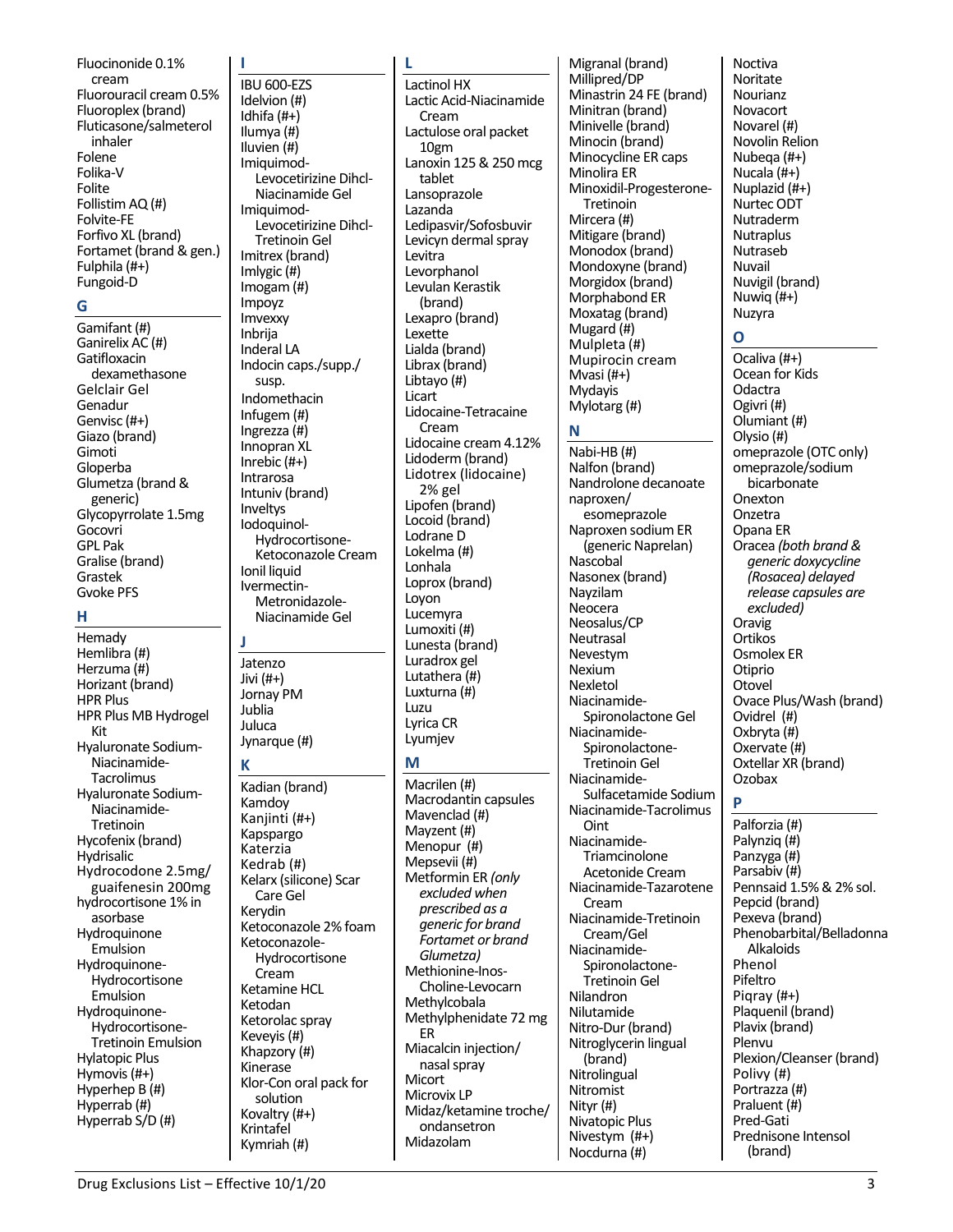Pregenna Prenara Prenatal 19 Pretomanid Prevacid Prevymis (#) Prilopentin Prilosec Primlev Pristiq (brand) Probuphine Procentra (brand) Progesterone-Minoxidil Prolate Prolensa Promiseb Protexa Prothelial(#) Protonix Proventil HFA Provigil (brand) Prozac (brand) **Pulmicort Respules** (brand) Pyridostigmine tablet 30<sub>mg</sub> Pyridoxal-5 Phosphate Pyrimethamine-Leucovorin

#### O

Qbrexza pad Omiiz ODT Otern Quartette (brand) Qudexy XR (brand) Quillichew ER (brand) Quillivant XR (brand) Qutenza (#) Quzyttir

#### R

Rabeprazole Ragwitek Rayaldee Rayos (brand) Rebinyn (#) Reblozyl (#) Recarbrio Recedo **Red Algae** Relafen DS Relexxii Relistor injection/ tablets Remedient Remodulin (#) Renflexis  $(H+)$ Resveratrol Retacrit (#) Retin-A/Micro (brand) Revcovi (#) Revesta

Revvow Rexaphenac (brand) Rhofade cream Rhopressa **Riomet ER** Rocklatan Roxybond Rozlytrek (#+) Ruxience (#) Ruzurgi (#) Rybelsus Rynoderm

#### S

 $S<sub>2</sub>$ Salex (brand) Salicylic Acid-Sulfacetamide Sodium Salisol Salivamax **Scarcin Gel** Scarsilk gel/pad Scenesse (#) Sebuderm Secuado Segluromet selenium sulfide shampoo 2.25% Semglee Sernivo Seroquel/XR (brand) Seysara Siklos (#) Silenor (brand) Siliq  $(H+)$ Sil-K Pad Simvastatin Singulair (brand) Sitavig **Sitzmarks** Slynd Sodium Hyaluronate-Hydroquinone **Fmulsion** Sofosbuvir/Velpatasvir Solaravix Solaraze (brand) Solesta  $(\overrightarrow{\mu})$ Soligua Solodvn Solosec Sovaldi (#) Spinraza (#+) (excluded under the pharmacy benefit; covered under the medical benefit) Spravato Sprix (brand) Staxyn Steglatro Steglujan Stendra Strattera (brand)

Striant (brand) Sublocade Sumadan wash (brand) Sumaxin (brand) Sunosi Symdeko (#) Symjepi Sympazan Symproic Symtuza Synderderm Syndros Synera (brand)

т Taclonex **Tacrolimus Cream** Takhzyro (#+) Talicia Targadox (brand) Tasigna (#+) Tavalisse (#) Technivie (#) Tegsedi (#) Tepezza (#) Testopel (brand) Tetravex gel Tetrix Thiola EC Tiazac (brand) Tibsovo $(#+)$ **Ticalast** Tiglutik (#) Tirosint capsule/ solution Tivorbex (brand) Tobi solution (brand) Tolak (brand) Tolsura **Topicort Spray** Tosymra Trazimera (#) **Trelegy Ellipta** Trezix (brand) Trianex oint. 0.05% (brand) Tridesilon (brand) Triglide (brand) **Trijardv XR** Trikafta (#) Trimo-San gel Trinaz Triptodur (#) Trivisc (#) Trogarzo Trokendi XR Tronvite Trop-Phenyl Trulance Truxima (#) Turalio (#+) Tussicaps (brand) **Tuxarin ER** Twirla Tymlos  $(\#+)$ 

#### u

Ubrelvy Udenyca (#) Ultomiris (#) Ultravate lotion Uplizna Upneeq Uroxatral tablet Utibron Neohaler

#### $\mathbf v$

Vabomere Valium (brand) Valtoco Valtrex (brand) Vanatol LQ (brand) Vanos (brand) Vanoxide-HC lotion Varizig (#) Varubi Vaseretic (brand) Vasotec (brand) Veltassa (#) Vemlidy (#) Ventavis (#+) Ventolin HFA Verdeso foam 0.05% (brand) Veregen ointment Vexasyn gel Viagra Vibramycin (brand) Viekira Pak/XR (#) Vimovo Visco-3 $(H)$ Vishiome **Vitafol strips** Vitafol FE+ Vitasure Vitrase Vivlodex Vizimpro (#+) Voltaren gel (brand) Vonvendi (#) Vosol HC **VP-Vite Rx** VSL#3 Vtol LQ Vumerity (#) Vyepti Vyleesi Vyndagel (#) Vyndamax (#) Vyondys 53 Vytorin (brand) Vyxeos (#) Vyzulta

#### W

Wakix Wellbutrin SR/XL (brand) Wixela Inhub

# X

Xadago Xanax/XR (brand) Xaquil XR Xatmep (#+) Xcopri Xelpros Xembify  $(#)$ Xenazine (brand) Xenleta Xepi Xerese Xhance Ximino Xofluza **Xopenex HFA** Xpovio Pak Xtampza ER Xultophy Xuriden (#) Xvite Xyosted

Ybuphen Yescarta (#) Yonsa  $(H+)$ Yosprala Yupelri Yutiq (#)

#### 7

Zalvit **Zavara** Zegerid (brand & generic) Zelac Zembrace Zenzedi (brand) Zepatier (#) Zepzelca Zerviate Zetia (brand) Ziana (brand) Ziextenzo (#) Zilretta (#) Zilxi Zinbryta  $(#+)$ Zinc Sulfate Zinplava Zipsor (brand) Zirabev (#) Zofran/ODT (brand) Zolgensma (#) Zoloft (brand) Zolpimist Zonegran 25 & 100 mg caps Zorvolex (brand) Zovirax Zuplenz (brand) Zurampic Zyclara Zyflo CR (brand) Zypitamag Zyrtec/Zyrtec-D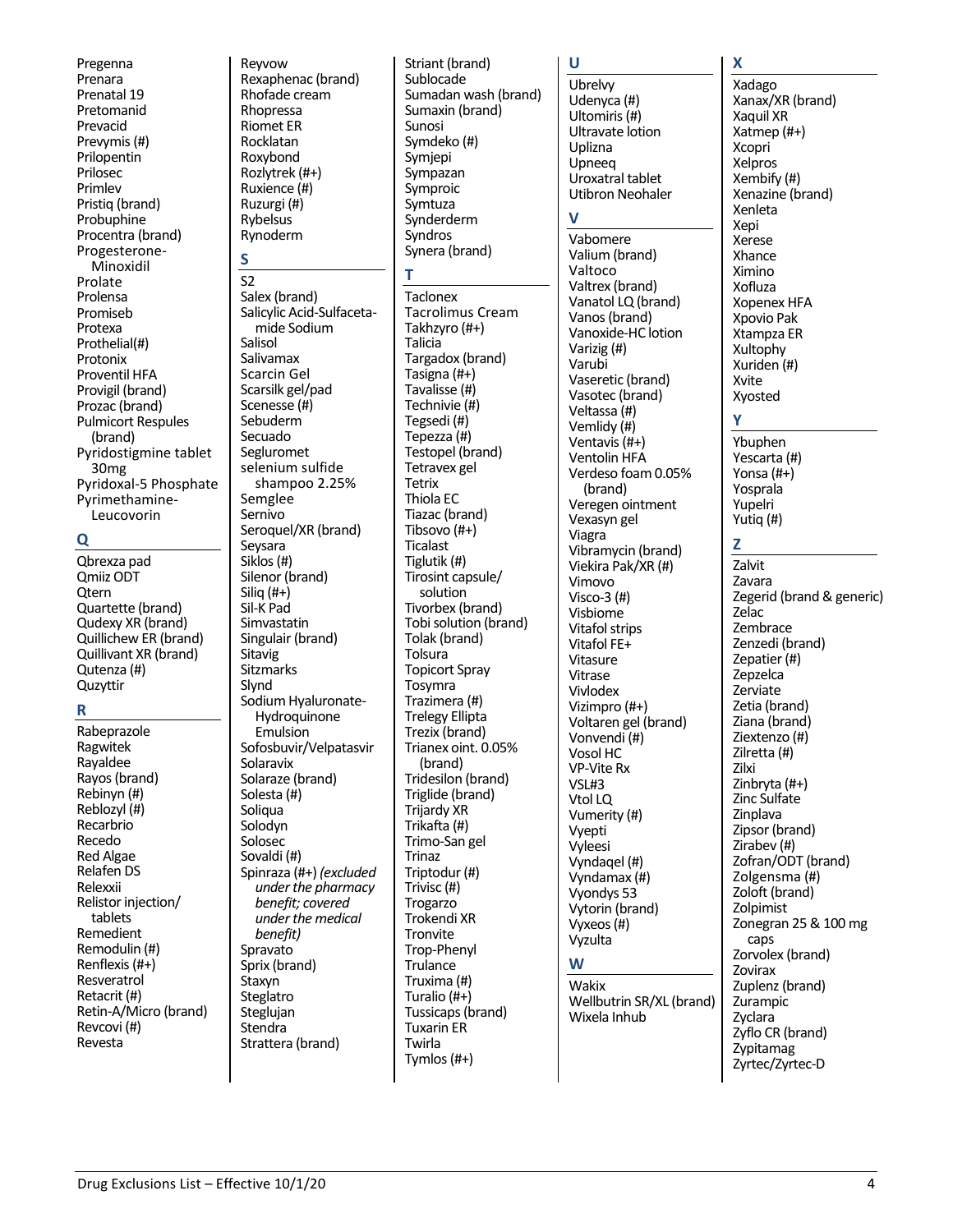## **Generics Excluded from Certain Manufacturers**

These generic drugs are excluded from coverage only when produced by certain manufacturers, but can be available from alternate sources — consult your pharmacist for more information.

- acetic acid/alum acetate albuterol sulfate anusol-hc atropine sulfate bacitracin/neomycin/ polymyxin bacitracin/polymyxin b brimonidine tartrate carteolol hcl castellani paint
- cormax scalp application cromolyn sodium cyclopentolate hcl dorzolamide hcl/ timolol m flunisolide flurbiprofen sodium latanaprost levobunolol hcl

neomycin/polymyxin/ dexamethasone neomycin/polymyxin/ gramicidin opium pedi-boro soak pads pedi-dry phenylephrine hcl podofilox polymycin b sulfate/ trimethoprim

proparacaine hcl salactic film sal-plant sulfacetamide sodium sulfacetamide sodium/ prednisolone sulfacetamide sodium/ sulfur tetracaine hcl timolol maleate ophthalmic

tobramycin/ dexamethasone tropazone tropicamide ureacin

#### **Excluded Compound Bases, Bulk Powders & Compound Kits**

This list contains many ingredients that are not covered under your prescription benefit coverage when included in certain bases and bulk powders used in compounded drugs, as well as compound kits. Please note that this list is not comprehensive; other compound ingredients are also excluded.

#### **0-9**

2-Deoxy-D-Glucose 5-Fluorouracil 5-Methyltetra-Hydrofolate 5-Methyltetra-Hydrofolic A 7-Keto DHEA

#### **A**

Acacia Acetone Acetyl Hexapeptide-8 Acidophilus Lactobacillus Albendazole Almond oil, sweet Alprostadil Amitriptyline HCL Amphotericin B Apple flavor Arbem H-Cosmetic Ascorbic Acid Aspirin Auxipro Plasticized Avicel Ph 105 Microcrysta Azithromycin

#### **B**

Baclofen Bacteriostatic Water Banana creme flavor Base C Polyethyl-Ene Glyco Base cream with Liposome

Troche Base X Base-Pcca Mbk (Fatty Acid) Beclomethasone Dipropiona Benzocaine Benzoin compound tincture Benzyl alcohol Betahistine HCL/ Dihydrochlori Betamethasone Sodium Phos Bethanechol Chloride BHRT base Biotin Bitter drug powder Boric Acid Bromfenac Sodium Budesonide Bupropion HCL

Base gelatin Gummy

# **C**

Cannabidiol Capsublend-P Capsule Clear Veggie Lo (All) Capsule Coni-Snap (All) Carboxymethylcellulose So Carnitine (L) Celecoxib Cellulose Microcrystallin Cellulose/Cmc Na **Microcry** 

Cetaphil moisturizing cream Cetyl Myristoleate Cherry syrup Chloramphenicol Cholesterol Chorionic Gonadotropin Chrysaderm Day Cimetidine Ciprofloxacin HCL Citric Acid Anhydrous Clindamycin HCL/ Monohydra Clindamycin Phosphate Clobetasol Propionate/ Micronized Clotrimazole Coal Tar Cocaine HCL Cocoa butter Coenzyme Q10 Copasil Corn oil Curcumin Cyanocobalamin Cyclobenzaprine HCL

#### **D** Dehydroepiandrosterone Dermabase Dexamethasone/ Acetate Anh/Sodium Phos Diazepam Dichloralphen-Azone Diclofenac Sodium Diltiazem HCL

Dimercapto-1- Propanesulfo Dimercaptosucc-Inic Acid Dimethyl Sulfoxide Doxepin HCL Doxycycline Hyclate Drcaps size 1 clear

#### **E**

Edetate Disodium Dihydrat EGCG Emollient cream/base Empty capsule, all sizes & colors Emu oil Erythromycin Ethylsuccina Estradiol/Micronized/ Valerate Estriol/Micronized Ethoxy Diglycol Ethyl Alcohol Ethyl Oleate

#### **F**

Fagron Capfill Pro/ Dispersapro/ Supreme cream Fattibase Fattyblend Ferulic Acid First-Baclofen 5 First-Dukes mouthwash First-Lansoprazole First-Metronida-Zole 50 First-Mouthwash Blm

First-Omeprazole First-Progester-One Vgs 10/ 20/50 First-Testosterone/Mc First-Vancomycin 25/50 Flavor blend Flavor Plus Flavor Sweet-SF Fluconazole Fluocinonide Fluorouracil Flurbiprofen F-Melt Freedom Derma-N Freedom Poloxitol

# **G**

**Gabapentin** Gentamicin Sulfate Glutamine Glutathione-L Glycerin Glycolic Acid Glycopyrrolate Grape flavor Guaifenesin Gum base gelatin

#### **H**

Hormone cream base Botani Hrt base (All) Hrt Natural/Supreme cream base Hyaluronic Acid Sodium Sa Hydrocodone Bitartrate Hydrocortisone/ Acetate/ Micronized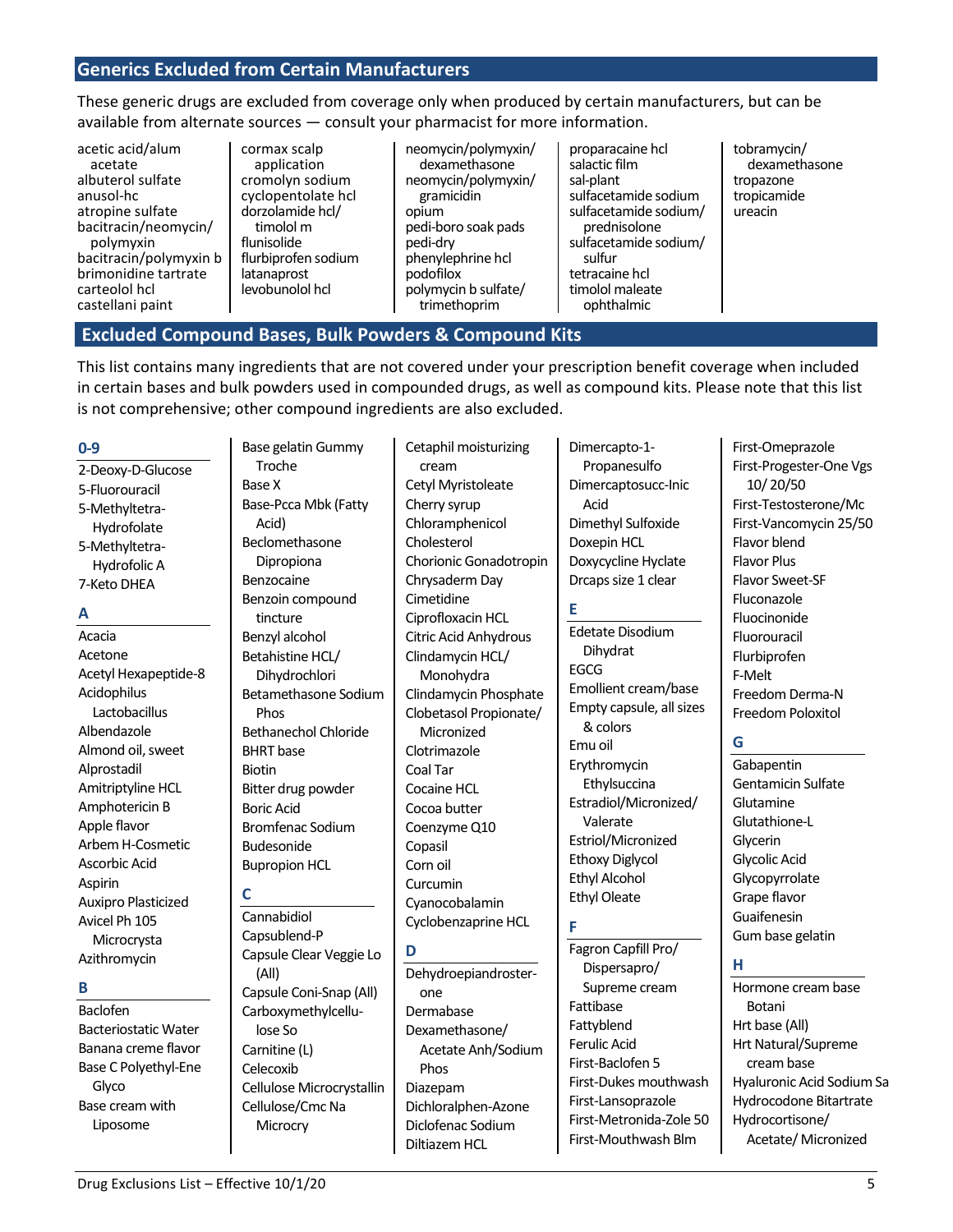Hydrogel Hydromorphone HCL Hydroquinone Hydroxyethyl Cellulose 45 Hydroxyprogester-One Capro Hydroxypropyl Cellulose 1/ Methylcellu Hydroxyurea Hypromellose Methocel K1

#### **I**

Ibuprofen Imiquimod Isometheptene Mucate Itraconazole Ivermectin

#### **J**

N/A

#### **K**

Ketamine HCL Ketoconazole Ketoprofen/Micronized/ Ultra Micronized Ketotifen Hydrogen Fumara Kinetin

## **L**

Lactic Acid Lactose/Anhydrous Lactose Monohydrate/ spray Lanolin Anhydrous Lansoprazole L-Arginine Leucovorin Calcium Leuprolide Acetate Levofloxacin Hemihydrate L-Glutamine Lidocaine/HCL Liothyronine Sodium Lipmax Lipopen/Absorption Enhanc Lipopen Ultra/base L-Methylfolate Calcium Lollibase Lollipop base Lorazepam Loxoral base Lozibase S

## L-Thyroxine Sodium Lugols

#### **M**

Magnesium Glycinate Mannitol Marshmallow flavor Mediderm Medi-Rdt base Medium Chain **Triglyceride** Melatonin Mercaptopurine Monohydrat Metformin HCL Methocel E4m Premium Methscopolamine Bromide Methylcellulose Methylcobalamin Methyltestosterone Metoprolol Tartrate Metronidazole/ Benzoate Miconazole/Nitrate Midazolam Mineral oil light Mometasone Furoate Morphine Sulfate Mucolox Mupirocin

#### **N**

Nabumetone Naltrexone HCL/ Anhydrous Natapres Niacinamide **Nifedipine** Nourivan Antiox cream base Nystatin/Foreign

#### **O**

Ointment base emulsifying Olive oil Omeprazole Ondansetron HCL Dihydrate Ora-Blend/SF Oral mix flavored susp. Oral suspension Ora-Plus Ora-Sweet/SF Oxycodone HCL Oxytocin

**P** Palmitoyl Pentapeptide-3 Papaverine HCL Paraffin PCCA Anhydrous Lipoderm B PCCA cosmetic HRT base PCCA custom Lipo-Max PCCA DMAE complex PCCA emollient cream base PCCA Emulsifix-205 base PCCA fixed oil base PCCA gelatin base PCCA Lecithin Isopropyl P PCCA Lipoderm base/ HMW PCCA Loxasperse base PCCA Natacream PCCA plasticized base PCCA Pluronic F127 base PCCA Polyglycol Troche PCCA Pracasil Tm-Plus base PCCA rapid-dissolve tablets PCCA Sorbitol lollipop base PCCA Spira-wash base PCCA Sweet-SF PCCA syrup vehicle PCCA T3 Sodium Dilution PCCA T4 Sodium Dilution PCCA vanishing cream/ light/lotion PCCA Vanpen base PCCA Xylifos base PCCA -Plus Penderm Pentravan/Plus Peppermint oil Phentermine Hydrochloride Phentolamine Mesylate Phytobase Plo Gel – Mediflo pre-

Pluronic F127 Polyethylene Glycol/blend/ 300/400/1450/3350 **S**

mix

Polox

Polypeg suppository base Povidone-Iodine **Praziquantel** Pregnenolone/ micronized Prilocaine HCL Progesterone/Microniz ed/Ultra Micronized Progesterone wettable Promethazine HCL Propylene Glycol Prostaglandin E1 Purified water Pyrantel Pamoate Pyridoxal-5-Phosphate Mon

#### **Q**

Quinacrine HCL Quinine Sulfate Dihydrate

**R**

Ranitidine HCL Resveratrol 98+%

Salicylic Acid Salt durable cream Salt Stable Lo/Ls Advanced Sermorelin Acetate Sesame oil Sildenafil Citrate Silica gel Simethicone Simple syrup Sirolimus Sodium Bicarbonate Sodium Chloride/ Bacterios Sodium Hyaluronate Sodium Metabisulfite Solu-K gel Sorbitol Spg Supposi-Base Spironolactone Sterile water for injection Stevia extract Steviol Glycosides Succimer DMSA Sucralfate Sulfacetamide Sodium Sulfadiazine Sulfamethoxazole Sulfapyridine

Supposibase F Suspendit Synapsin Syrspend SF/Alka

# **T**

Tamoxifen Citrate Tea tree oil Terbinafine HCL Testosterone/ Cypionate Testosterone micronized/S/Y Testosterone nonmicronized **Testosterone** Propionate Tetracaine/HCL Tetracycline HCL Thymol Thyroid Porcine Tobramycin/Sulfate Tofacitinib Citrate Topiramate Tramadol HCL Transdermal pain base Tretinoin **Triamcinolone** Acetonide Troche base Tutti Frutti flavor

#### **U**

Ubiquinol Ursodiol

#### **V**

Vancomycin HCL Verapamil HCL Versabase/foam Versapro Versatile cream base

#### **W**

Watermelon flavor Wax paraffin beads White Petrolatum Wiley Basic Elements BHRT Witepsol H15/Base F

# **X**

Xylitol

#### **Y**

Yellow Petrolatum

**Z** N/A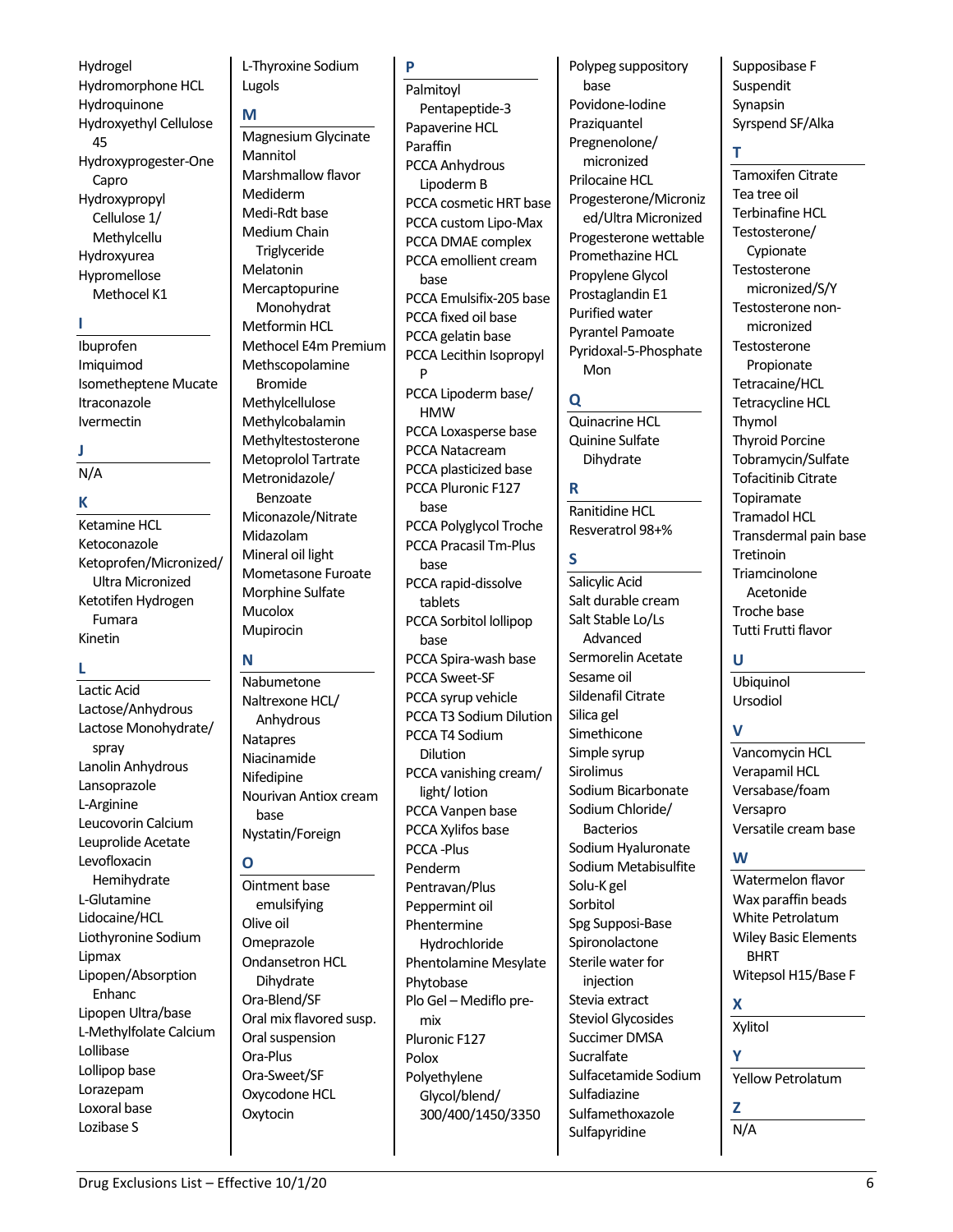# **Topical Product Exclusions**

## **Topical Pain Formulations**

| <b>Excluded Product Categories and Examples</b>                                                                                                                                                                                                                                                                 | <b>Formulary Alternatives</b>                                                                                                                          |
|-----------------------------------------------------------------------------------------------------------------------------------------------------------------------------------------------------------------------------------------------------------------------------------------------------------------|--------------------------------------------------------------------------------------------------------------------------------------------------------|
| Camphomex (CAMPHOR-HISTAMINE-MENTHOL-LIQUID SPRAY)                                                                                                                                                                                                                                                              | • OTC Capsaicin patches, cream, gel                                                                                                                    |
| <b>Lidocaine HCL cream/lotion 3%</b><br>Lidocin (LIDOCAINE HCL GEL)<br>Lidorx (LIDOCAINE HCL GEL)<br>Lidovex (lidocaine cream)<br>Livixil Pak (lidocaine-prilocaine kit)<br>Medi-Derm/L-RX (LIDOCAINE-CAPSAICIN-MENTHOL-METHYL<br>SALICYLATE CREAM)<br>Medi-Derm-RX (CAPSAICIN-MENTHOL-METHYL SALICYLATE CREAM) | • Lidoderm or generic Lidocaine 5% patches<br>• Lidocaine 5% ointment<br>• Lidocaine 2% gel<br>• Voltaren 1% gel<br>• Generic Diclofenac 1.5% solution |
| <b>Mentholix (LIDOCAINE-MENTHOL LIQUID SPRAY)</b>                                                                                                                                                                                                                                                               |                                                                                                                                                        |
| <b>Silmanix Pain Relieving (CAPSAICIN-MENTHOL-HISTAMINE</b><br>CREAM)                                                                                                                                                                                                                                           |                                                                                                                                                        |
| Tetramex (TETRACAINE-MENTHOL-CAMPHOR LIQUID SPRAY)                                                                                                                                                                                                                                                              |                                                                                                                                                        |

#### **Topical Pain Patches**

| <b>Excluded Product Categories and Examples</b>                   | <b>Formulary Alternatives</b>              |
|-------------------------------------------------------------------|--------------------------------------------|
| Anodynerx (CAPSAICIN-LIDOCAINE-MENTHOL)                           | • OTC Capsaicin patches                    |
| <b>Atendia (LIDOCAINE-MENTHOL)</b>                                | • Lidoderm or generic Lidocaine 5% patches |
| Captracin (CAPSAICIN-MENTHOL)                                     |                                            |
| Levatio patch (CAPSAICIN-MENTHOL)                                 |                                            |
| Lidenza (LIDOCAINE-MENTHOL)                                       |                                            |
| <b>Medi-patch (LIDOCAINE-CAPSAICIN-MENTHOL-METHYL SALICYLATE)</b> |                                            |
| <b>Menthocin/Lidocaine (LIDOCAINE-CAPSAICIN-MENTHOL-METHYL</b>    |                                            |
| SALICYLATE)                                                       |                                            |
| <b>Qroxin (CAPSAICIN-MENTHOL)</b>                                 |                                            |
| Reciphexamin (LIDOCAINE-MENTHOL)                                  |                                            |
| <b>Relyyks (LIDOCAINE-MENTHOL)</b>                                |                                            |
| <b>Relyyt (CAPSAICIN-MENTHOL)</b>                                 |                                            |
| <b>Renovo (CAPSAICIN-MENTHOL)</b>                                 |                                            |
| <b>Sinelee</b> (CAPSAICIN-MENTHOL)                                |                                            |
| <b>Solaice (CAPSAICIN-MENTHOL)</b>                                |                                            |
| <b>Synvexia (LIDOCAINE-MENTHOL)</b>                               |                                            |
| <b>Velma Pain Relief (METHYL SALICYLATE-LIDOCAINE-MENTHOL)</b>    |                                            |
|                                                                   |                                            |

| <b>Excluded Product Categories and Examples</b><br><b>Formulary Alternatives</b><br>• Dexamethasone otic<br>• Pediotic<br>• Neomycin/polymyxin/hydrocortisone otic<br>• Acetic acid/hydrocortisone<br>• Ciprodex<br>HYDROCORTISONE)<br>• Cipro otic<br>• Cortisporin | <b>Ear Pain Formulations and Combinations</b>                                                                                                                                                                                                                                                                                                                |  |  |
|----------------------------------------------------------------------------------------------------------------------------------------------------------------------------------------------------------------------------------------------------------------------|--------------------------------------------------------------------------------------------------------------------------------------------------------------------------------------------------------------------------------------------------------------------------------------------------------------------------------------------------------------|--|--|
|                                                                                                                                                                                                                                                                      | <b>Antipyrine/Benzocaine Otic (Generic)</b><br>Cortane B-Otic (PRAMOXINE-HC-CHLOROXYLENOL OTIC SOLUTION)<br>Otic Care (ANTIPYRINE-BENZOCAINE-POLYCOSANOL OTIC SOLUTION)<br>Oticin drops (CHLOROXYLENOL-PRAMOXINE)<br>Oto-End 10 solution (CHLOROXYLENOL-PRAMOXINE-<br>Otozin drops (BENZOCAINE-ANTIPYRINE-ZINC ACETATE)<br>Pinnacaine 20% Drops (BENZOCAINE) |  |  |